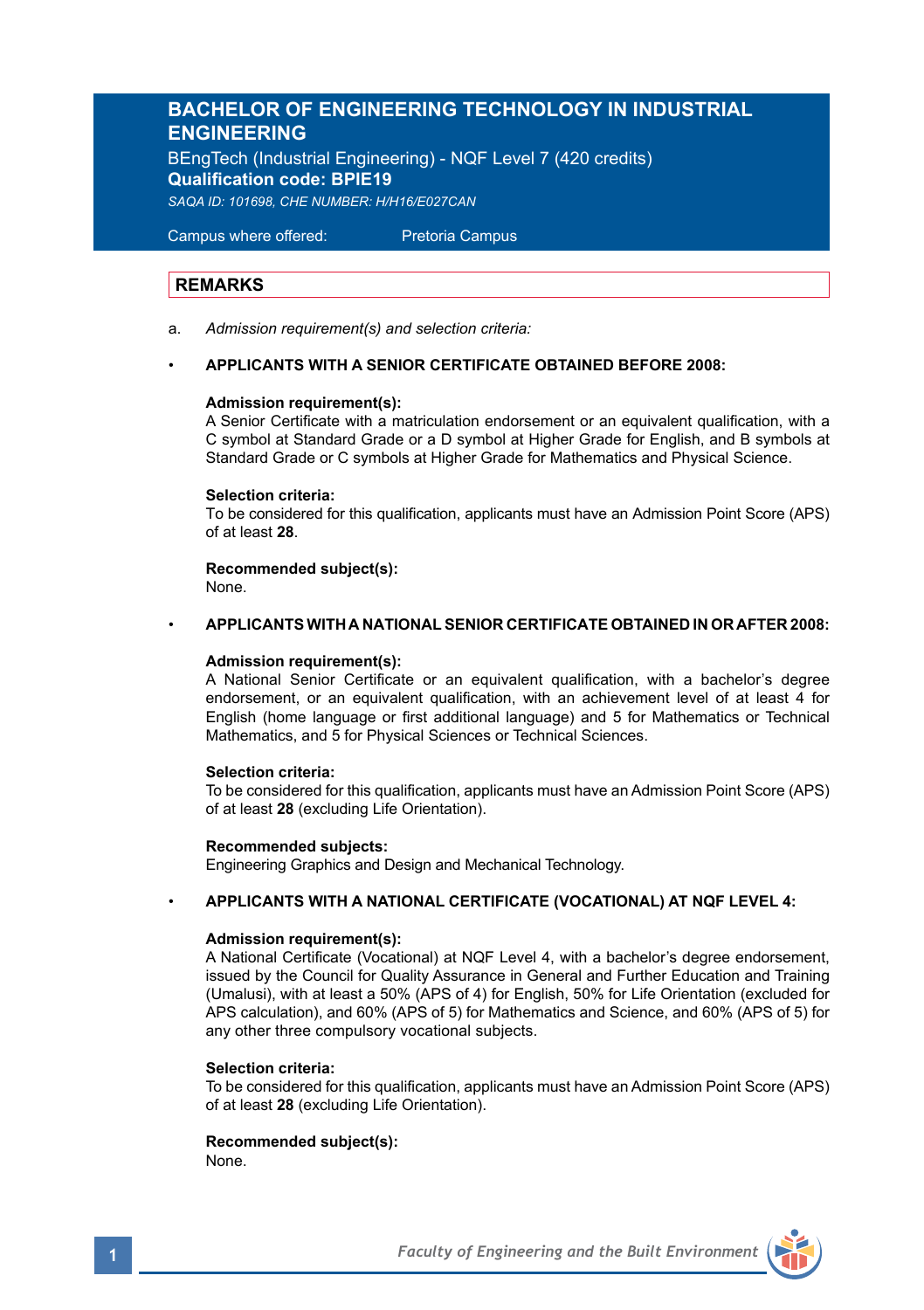# • **APPLICANTS WITH A NATIONAL N CERTIFICATE/NATIONAL SENIOR CERTIFICATE AS PUBLISHED IN REPORT 191: N3 (NQF LEVEL 4):**

#### **Admission requirement(s):**

A National Senior Certificate or a National N Certificate with languages as published in Report 191: N3 (NQF Level 4) issued by both the Department of Higher Education and Training (DHET) and the Council for Quality Assurance in General and Further Education and Training (Umalusi), with at least 50% for English, Mathematics N3, Engineering Sciences N3 and any other two additional subjects.

#### **Selection criteria:**

To be considered for this qualification, applicants must have an Admission Point Score (APS) of at least **28**.

# **Recommended subject(s):**

None.

### **• APPLICANTS WITH A N6 CERTIFICATE IN A RELATED ENGINEERING FIELD AS PUB-LISHED IN REPORT 191: N6:**

#### **Admission requirement(s):**

A N6 Certificate in a related Engineering field as published in Report 191: N6 issued by both the Department of Higher Education and Training(DHET) and the Council for Quality Assurance in General and Further Education and Training (Umalusi), with an average of at least 60% for the qualification, and successful completion of an English Language Proficiency Assessment (done by the University).

### **Recommended subject(s):**

None.

### • **APPLICANTS WITH QUALIFICATIONS ON THE HIGHER EDUCATION QUALIFICATION SUB-FRAMEWORK (HEQSF) OFFERED BY UNIVERSITIES OF TECHNOLOGY:**

The applicant will be considered for admission to the programme, if any of the following qualifications has been completed:

- Higher Certificate in Industrial Engineering (NQF Level 5 140 credits): with an average of at least 60% for the qualification and at least 60% for Engineering Graphics, Technical Mathematics and Engineering Physics.
- Advanced Certificate in Industrial Engineering (NQF Level 6 140 credits): with an average of at least 60% for the qualification.
- Diploma in Industrial Engineering Technology (NQF Level 6 280 credits): with an average of at least 55% for the qualification.
- National Diploma: Engineering: Industrial (NQF Level 6 3,000 credits): with an average of at least 55% for the qualification.
- *b. Assessment procedure(s):*

No further assessment will be done (except for candidates with a N4 Certificate). Applicants who achieve the minimum APS will be considered until the programme complement is full. All completed applications received within the published due dates will be ranked. After consideration of the Departmental Student Enrolment Plan, only the top ranking applicants will be selected. Once a programme is full, a waiting list will be in place to provide an opportunity for applicants to fill places of those who did not register on time. Applicants will be informed of their status per official letter from the Office of the Registrar, alternatively, they can check their application status on the TUT website, www.tut.ac.za.

Applicants who do not meet the minimum requirements, might be transferred to the Higher Certificate in Industrial Engineering, provided that he/she meets the minimum requirements.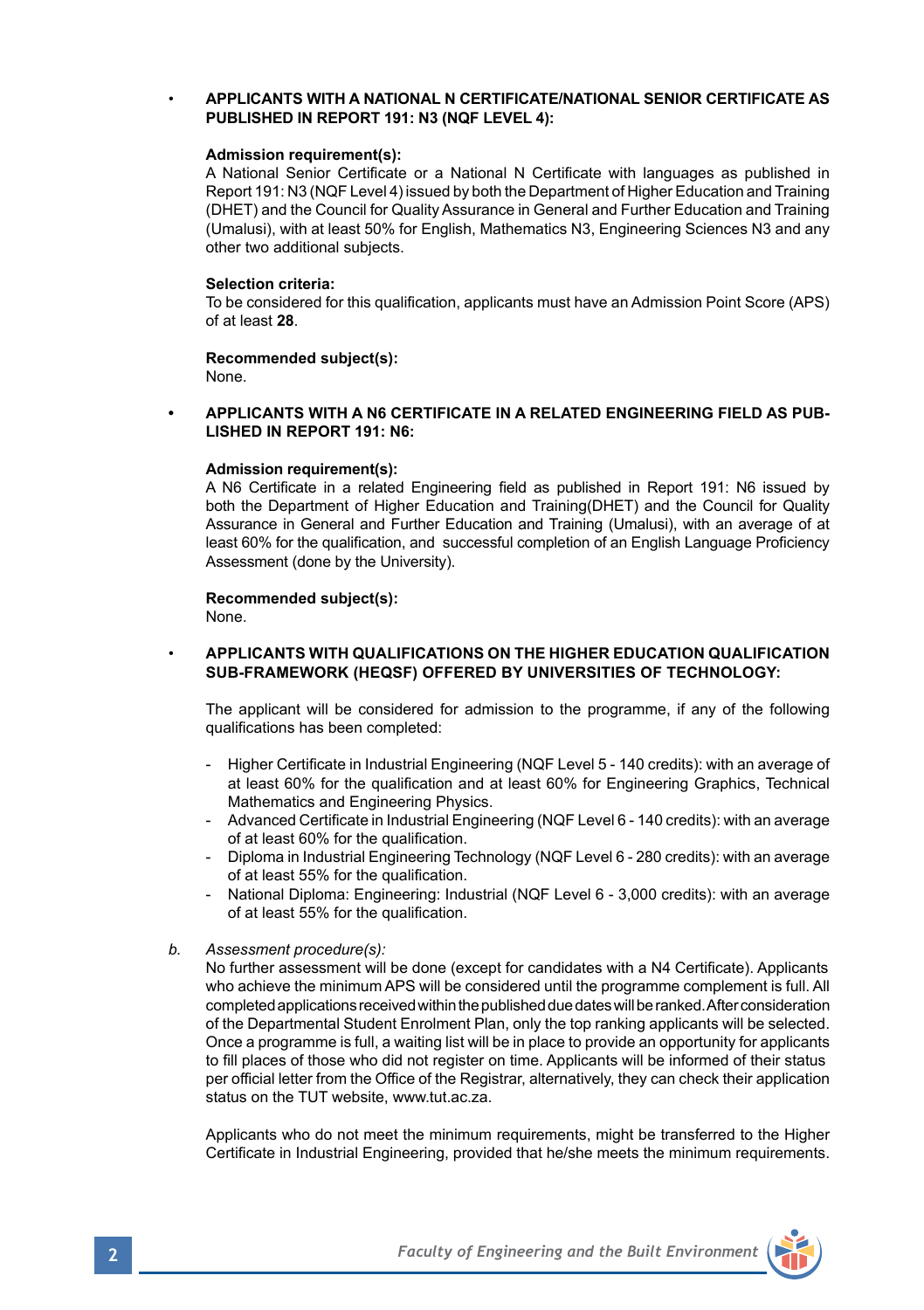- *c. Recognition of Prior Learning (RPL), equivalence and status:* See Chapter 30 of Students' Rules and Regulations.
- *d. Intake for the qualification:* January only.
- *e. Presentation:* Day classes.
- *f. Minimum duration:* Three years.
- *g. Exclusion and readmission:* See Chapter 2 of Students' Rules and Regulations.

# **CURRICULUM**

| <b>FIRST YEAR</b> |                                               |              |               |                               |  |  |  |
|-------------------|-----------------------------------------------|--------------|---------------|-------------------------------|--|--|--|
| <b>CODE</b>       | <b>MODULE</b>                                 | <b>NOF-L</b> | <b>CREDIT</b> | <b>PREREQUISITE MODULE(S)</b> |  |  |  |
| COL105X           | <b>Computer Literacy</b>                      | (5)          | (5)           |                               |  |  |  |
| COS105X           | <b>Communication Skills</b>                   | (5)          | (6)           |                               |  |  |  |
| EGE105B           | <b>Engineering Graphics</b>                   | (5)          | (14)          |                               |  |  |  |
| EMA105B           | <b>Engineering Mathematics I</b>              | (5)          | (28)          |                               |  |  |  |
| <b>INL125C</b>    | <b>Information Literacy</b><br>(block module) | (5)          | (1)           |                               |  |  |  |
| <b>IWS105B</b>    | <b>Industrial Work Systems</b>                | (5)          | (42)          |                               |  |  |  |
| LFS125X           | Life Skills (block module)                    | (5)          | (2)           |                               |  |  |  |
| MEC105B           | Mechanics                                     | (5)          | (28)          |                               |  |  |  |
|                   |                                               |              |               |                               |  |  |  |

TOTAL CREDITS FOR THE FIRST YEAR: **126**

| <b>SECOND YEAR</b>                                                   |                                                                                                                                      |                          |                              |                                                                                                                                              |  |  |  |
|----------------------------------------------------------------------|--------------------------------------------------------------------------------------------------------------------------------------|--------------------------|------------------------------|----------------------------------------------------------------------------------------------------------------------------------------------|--|--|--|
| <b>CODE</b>                                                          | <b>MODULE</b>                                                                                                                        | <b>NQF-L</b>             | <b>CREDIT</b>                | <b>PREREQUISITE MODULE(S)</b>                                                                                                                |  |  |  |
| <b>EMA206B</b><br><b>PAA206B</b><br><b>PAS206B</b><br><b>PRE206B</b> | <b>Engineering Mathematics II</b><br>Production and Automation<br><b>Probability and Statistics</b><br><b>Production Engineering</b> | (6)<br>(6)<br>(6)<br>(6) | (14)<br>(42)<br>(14)<br>(28) | <b>Engineering Mathematics I</b><br><b>Engineering Mathematics I</b><br><b>Engineering Mathematics I</b><br><b>Engineering Mathematics I</b> |  |  |  |
| <b>FIRST SEMESTER</b>                                                |                                                                                                                                      |                          |                              |                                                                                                                                              |  |  |  |
| OPR216B<br><b>POE215B</b>                                            | <b>Operational Research</b><br><b>Project Engineering</b>                                                                            | (6)<br>(5)               | (14)<br>(14)                 | <b>Engineering Mathematics I</b>                                                                                                             |  |  |  |
| <b>SECOND SEMESTER</b>                                               |                                                                                                                                      |                          |                              |                                                                                                                                              |  |  |  |
| <b>SID216B</b>                                                       | <b>Simulation Design</b>                                                                                                             | (6)                      | (14)                         | <b>Engineering Graphics</b><br><b>Engineering Mathematics I</b>                                                                              |  |  |  |
| <b>SIE216B</b>                                                       | Scientific Computing                                                                                                                 | (6)                      | (14)                         |                                                                                                                                              |  |  |  |
|                                                                      | TOTAL CREDITS FOR THE SECOND YEAR:                                                                                                   |                          | 154                          |                                                                                                                                              |  |  |  |
| <b>THIRD YEAR</b>                                                    |                                                                                                                                      |                          |                              |                                                                                                                                              |  |  |  |
| <b>CODE</b>                                                          | <b>MODULE</b>                                                                                                                        | <b>NOF-L</b>             | <b>CREDIT</b>                | <b>PREREQUISITE MODULE(S)</b>                                                                                                                |  |  |  |
| EBM307B                                                              | <b>Engineering Business</b><br>Management                                                                                            | (7)                      | (28)                         |                                                                                                                                              |  |  |  |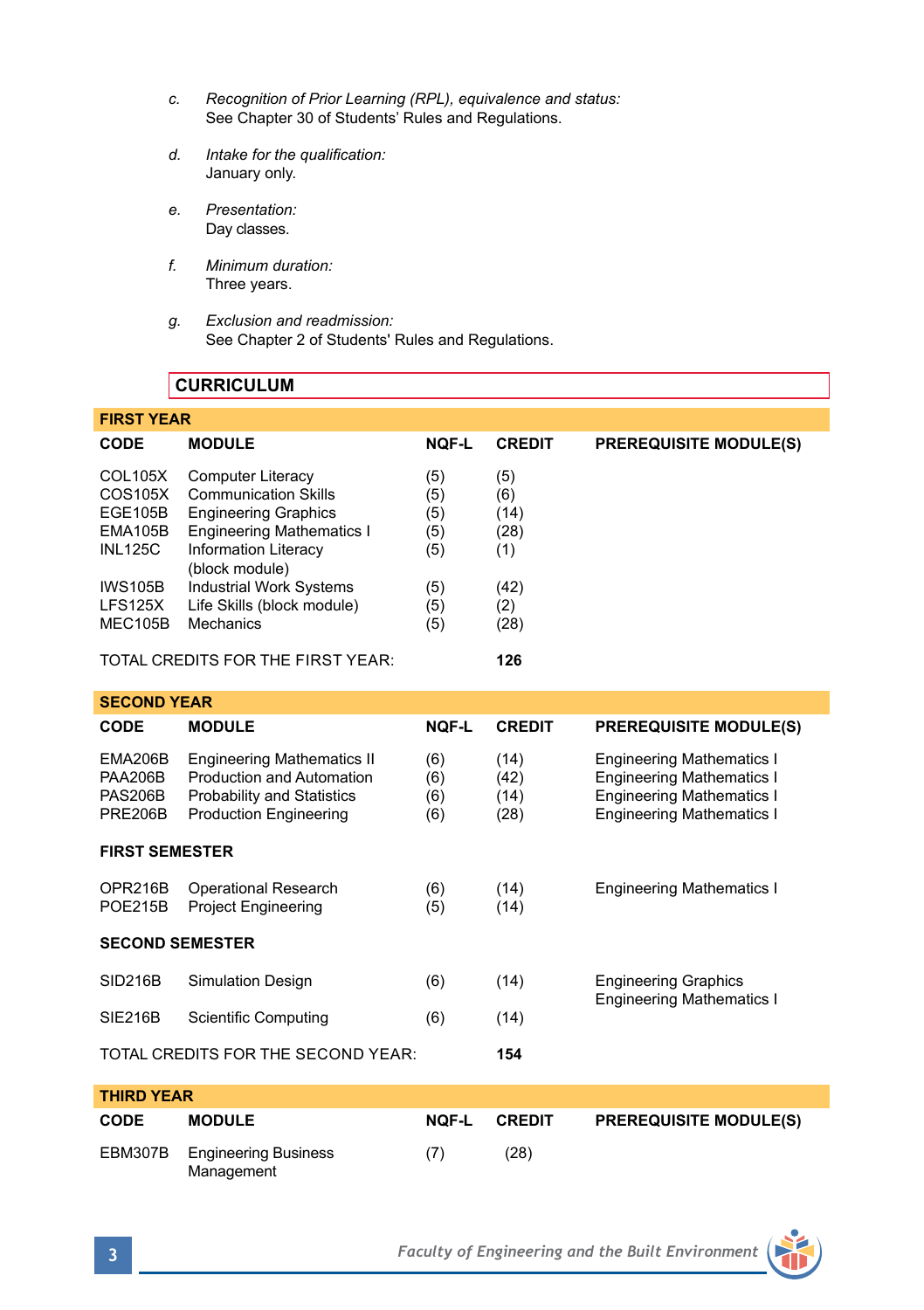| <b>ENGINEERING BUSINESS MANAGEMENT (EBM307B)</b>                                                            | <b>1 X 3-HOUR PAPER</b> |
|-------------------------------------------------------------------------------------------------------------|-------------------------|
| (Module custodian: Department of Industrial Engineering)                                                    |                         |
| Cost accounting and financial management in engineering projects, strategies for allocation of cost as well |                         |
| as the tools to assist in decision making to optimise business success through making good choices. Analyse |                         |
| and interpret engineering financial reports. Human aspects in project management are addressed and dealing  |                         |

*(Module custodian: Departm*<br>Cost accounting and financial Cost accounting and financial management in engineering projects, strategies for allocation of cost as well ough making good choices. Analyse and interpret engineering financial reports. Human aspects in project management are addressed and dealing with teams and the approaches to managing change. Software utilised in the industry for financial analysis is considered. (Total notional time: 280 hours)

# **MODULE INFORMATION (OVERVIEW OF SYLLABUS)**

The syllabus content is subject to change to accommodate industry changes. Please note that a more detailed syllabus is available at the Department or in the study guide that is applicable to a particular module. At time of publication, the syllabus content was defined as follows:

# **C**

# **COMMUNICATION SKILLS (COS105X) 1 X 2-HOUR PAPER**

*(Module custodian: Department of Chemical, Metallurgical and Material Engineering)*

To identify and apply basic competencies related to communicating in a technical or engineering environment. These competencies include presenting technical information to a variety of audiences, preparing technical reports, participating constructively in formal meetings and preparing a variety of business and technical documents. (Total notional time: 60 hours)

# **COMPUTER LITERACY (COL105X) CONTINUOUS ASSESSMENT**

# *(Module custodian: End User Computing Unit)*

This module provides foundational knowledge in computing fundamentals, essential digital skills in key applications based on MS Office Suite and network basics (i.e. MS Outlook and Internet). Online exams are mapped with End-User Computing: SAQA 49077 (61591) Core Element as well as Internet and Computing Core Certification. (IC3). (Total notional time: 50 hours)

# **A**

# **ADVANCED MANUFACTURING (AMF317B) 1 X 3-HOUR PAPER**

*(Module custodian: Department of Industrial Engineering)*

IDP307B Industrial Design Projects (7) (28) QMS307B Quality Engineering and (7) (28)

SYE307B System Engineering (7) (28)

ENI317B Engineering Practice (7) (14)

AMF317B Advanced Manufacturing (7) (14)<br>SCS317B Supply Chain Systems (7) (14)

TOTAL CREDITS FOR THE THIRD YEAR: **140** TOTAL CREDITS FOR THE QUALIFICATION: **420**

Management Systems

Supply Chain Systems

**FIRST SEMESTER**

**SECOND SEMESTER One of the following modules:**

General manufacturing knowledge, as well as cognitive and conceptual tools, other modules in the qualification and in the workplace. The relationship between the scientific theory and real life emphasized. (Total notional time: 140 hours)



**E**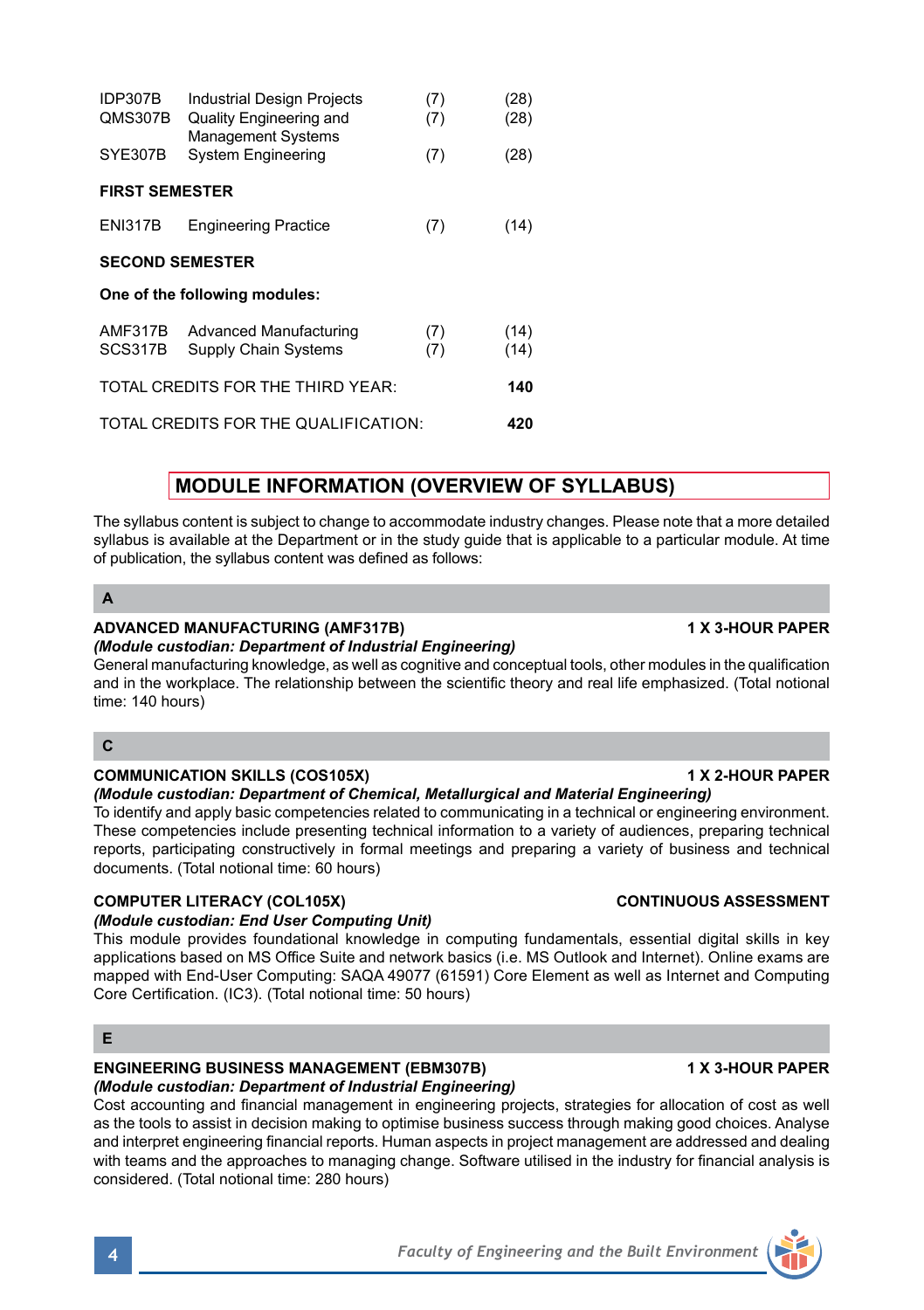# **ENGINEERING GRAPHICS (EGE105B) CONTINUOUS ASSESSMENT**

# *(Module custodian: Department of Mechanical and Mechatronics Engineering)*

Introduction to graphics communication. Dimensioning and tolerance practices. Geometrical construction. Orthographic projections. Machine drawing and introduction to computer aided design and Assemblies. (Total notional time: 140 hours)

# **ENGINEERING MATHEMATICS I (EMA105B) 2 X 2-HOUR PAPERS**

# *(Module custodian: Department of Mathematics and Statistics)*

Trigonometry, geometry, functions, complex numbers, vector algebra, matrices and transformations, singlevariable differentiation and integration, partial differentiation, multiple-variable intervals, introduction to differential equations. (Total notional time: 280 hours)

# **ENGINEERING MATHEMATICS II (EMA206B) 1 X 3-HOUR PAPER**

# *(Module custodian: Department of Mathematics and Statistics)*

Mathematical modelling, first-order ordinary differential equations (ODEs), higer-order ODEs, Laplace transforms, systems of ODE's, numerical solutions of ODEs, Sturm-Liouville problems, partial differential equations. (Total notional time: 140 hours)

# **ENGINEERING PRACTICE (ENI317B) CONTINUOUS ASSESSMENT**

# *(Module custodian: Department of Electrical Engineering)*

Effective plan and execute projects. Write quality technical reports and communicate project information. Managerial as well as human resource functions, ethical behaviour in the workplace. Contract law as well as entrepreneurship will be presented during the module enabling the student to identify and assess new business opportunities within an ethical and legal context. (Total notional time: 140 hours)

### **I**

# **INDUSTRIAL DESIGN PROJECTS (IDP307B) PROJECT ASSESSMENT**

*(Module custodian: Department of Industrial Engineering)* Integration of theoretical concepts gained in various disciplines into a project that will solve a problem, guide on how to apply industrial engineering inputs in any design project and also encourage development of team spirit necessary to be attained in preparation for the world of work. (Total notional time: 280 hours)

# **INDUSTRIAL WORK SYSTEMS (IWS105B) 2 X 3-HOUR PAPERS**

# *(Module custodian: Department of Industrial Engineering)*

Productivity. Problem solving and operation analysis tools. Method Study. Work measurement. Compensation. Facilities design. Assembly Lines. Material Handling. Storage and warehousing. Computers in facilities design. Legislation. (Total notional time: 420 hours)

# **INFORMATION LITERACY (INL125C) CONTINUOUS ASSESSMENT**

# *(Module custodian: Directorate of Library and Information Services)*

Introduction of information literacy. Development of a search strategy and application of a search string to search engines and academic databases. Evaluation of information sources. Ethical and legal use of information. (Total notional time: 10 hours)

# **L**

# *(Module custodian: Directorate of Student Development and Support)*

Personal, socio-emotional and academic skills development for students in higher education. This module includes 1. Intra- and interpersonal skills (e.g. emotional intelligence, relationships, and conflict management); 2. General study skills (e.g. time management, goal setting, learning styles); 3. Health and wellness (e.g. HIV/ AIDS, GBV issues, substance abuse); 4. Student life and adjustment (e.g. identity development, adjusting to a higher education environment); and 5. Financial management. (Total notional time: 20 hours)

# **LIFE SKILLS (LFS125X) CONTINUOUS ASSESSMENT**

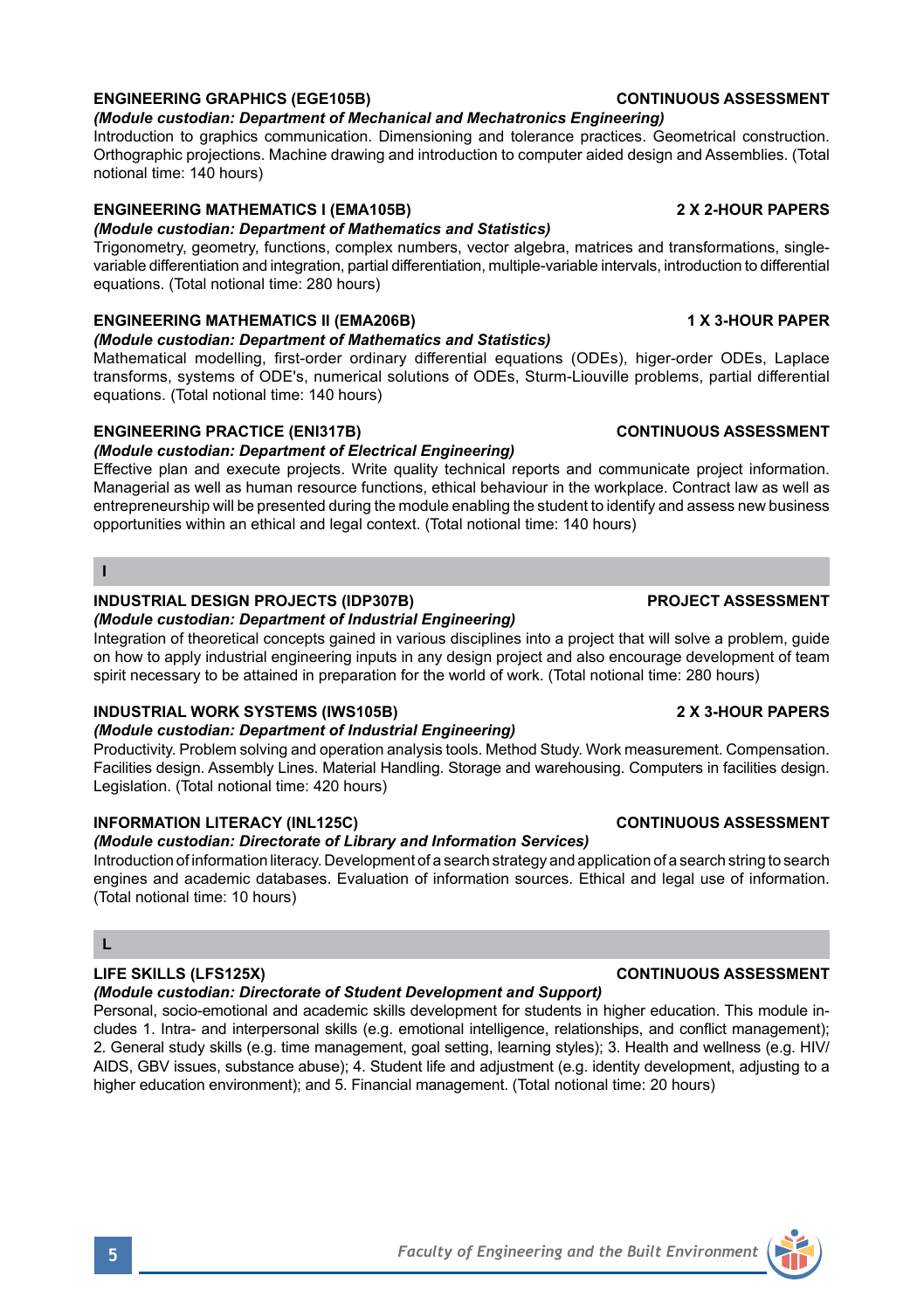# **MECHANICS (MEC105B) 1 X 3-HOUR PAPER**

### *(Module custodian: Department of Mechanical and Mechatronics Engineering)*

To equip the student with a fundamental understanding of mechanics and how to apply these to a design problem. (Total notional time: 280 hours)

# **O**

# **OPERATIONAL RESEARCH (OPR216B) 1 X 3-HOUR PAPER**

*(Module custodian: Department of Industrial Engineering)* Fundamentals of decision theory. Decision trees. Linear programming: graphic methods. Linear programming:

the simplex method. Linear programming: sensitivity analysis, duality. Linear programming: applications. Transportation and assignment methods. Integer programming, goal programming and the branch and bound method. Waiting Lines. Introduction to project management using PERT diagram. Simulation modeling. Markov analysis. (Total notional time: 140 hours)

# **P**

# **PROBABILITY AND STATISTICS (PAS206B) 1 X 3-HOUR PAPER**

*(Module custodian: Department of Mathematics and Statistics)*

Sampling techniques and descriptive statistics. Probability. Counting rules. Inferential statistics. Analysis of variance. Regression and correlation analysis. Non-parametric tests. (Total notional time: 140 hours)

# **PRODUCTION AND AUTOMATION (PAA206B) 2 X 3-HOUR PAPERS**

### *(Module custodian: Department of Industrial Engineering)*

Manufacturing processes, design and development of products. Theory, laboratory work and practical. Manufacturing and the technologies associated with the design and analysis of products processes. Automation and associated technologies. (Total notional time: 420 hours)

# **PRODUCTION ENGINEERING (PRE206B) 1 X 3-HOUR PAPER**

### *(Module custodian: Department of Industrial Engineering)*

Identifying and investigating factors that hamper productivity in the organisation; Selecting the appropriate methodologies that will solve operational problems; Proposing solutions to operational dysfunctions by applying the prescribed methodologies; Identifying and investigating factors that hamper productivity in the organisation; proposing solutions to operational dysfunctions by applying the prescribed method study techniques; Selecting the appropriate direct work measurement technique(s) to measure the work content of a given task; Whilst taking into consideration the work environment, The human factor and the impact of technology on the particular business environment. (Total notional time: 280 hours)

# **PROJECT ENGINEERING (POE215B) 1 X 3-HOUR PAPER**

# *(Module custodian: Department of Industrial Engineering)*

Need for and advantages of project management. Definition of the project. Modern project planning methods. Communication and presentation of information. Feasibility studies (affordability). Project implementation. Support of the operational systems. Case studies, projects and computer applications. (Total notional time: 140 hours)

# **Q**

### **QUALITY ENGINEERING AND MANAGEMENT SYSTEMS (QMS307B) 1 X 3-HOUR PAPER** *(Module custodian: Department of Industrial Engineering)*

Analyse different management systems and process to ensure effective operations. Enhance the understanding of quality and management systems in industry. Knowledge regarding management and management systems to solve broadly defined engineering problems in the industrial engineering environment. Problem solving will be developed. (Total notional time: 280 hours)